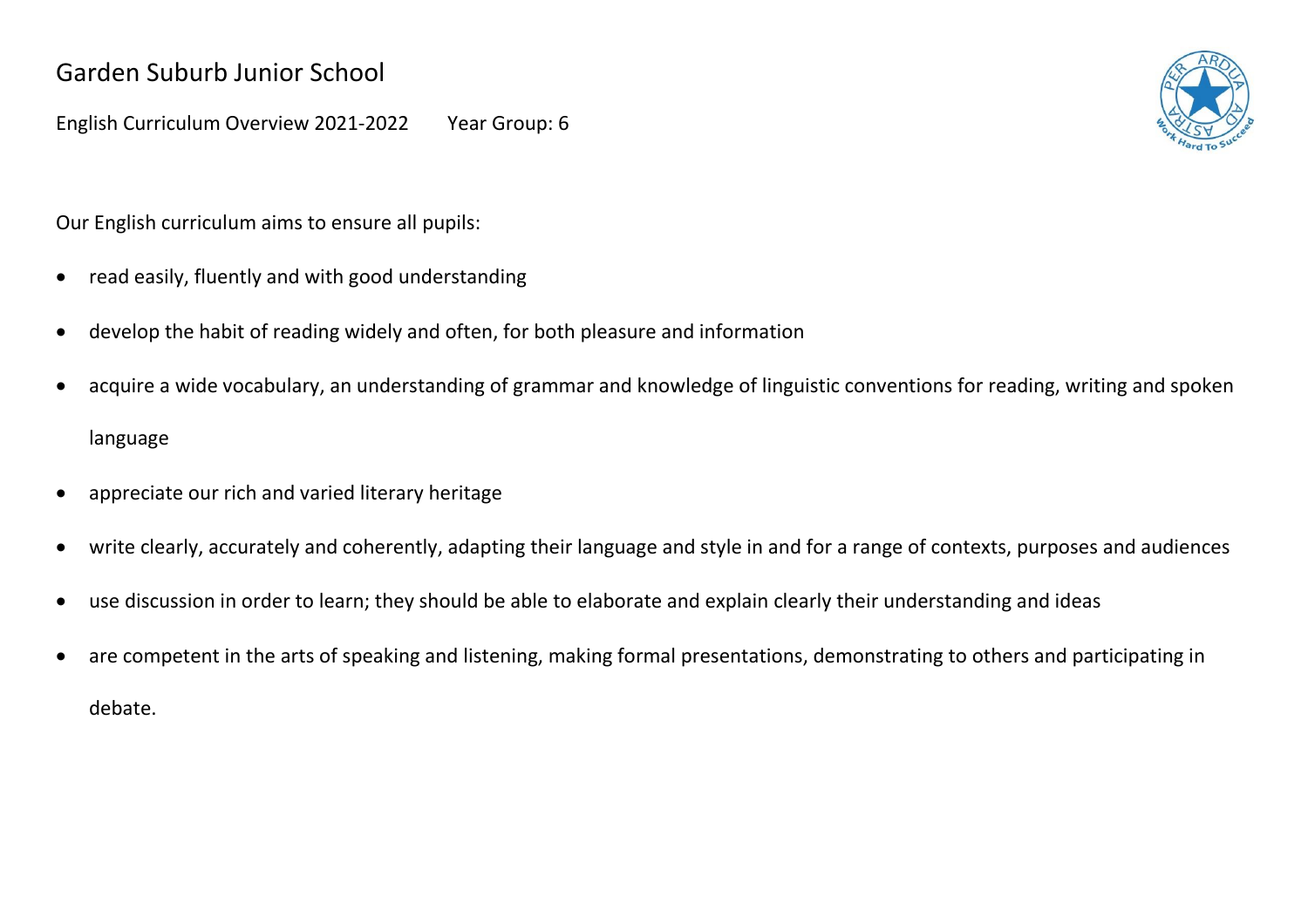

|                                      | Autumn 1                                                                                                                                                                                                                                                        |                                                                                                                                                                                                                    | <b>Autumn 2</b>                                                                                                                                                                                                                                                                 |                                                                                                                                                                                                                                                       |
|--------------------------------------|-----------------------------------------------------------------------------------------------------------------------------------------------------------------------------------------------------------------------------------------------------------------|--------------------------------------------------------------------------------------------------------------------------------------------------------------------------------------------------------------------|---------------------------------------------------------------------------------------------------------------------------------------------------------------------------------------------------------------------------------------------------------------------------------|-------------------------------------------------------------------------------------------------------------------------------------------------------------------------------------------------------------------------------------------------------|
| Genre /<br><b>Text Type</b>          | <b>Poetry</b><br>(4 weeks)                                                                                                                                                                                                                                      | <b>Persuasive writing</b><br>(2 weeks)                                                                                                                                                                             | <b>Balanced argument</b><br>(2 weeks)                                                                                                                                                                                                                                           | <b>Narrative</b><br>(4 weeks plus 1 publishing week)                                                                                                                                                                                                  |
| <b>Possible Novels</b><br>/ Extracts | I Met at Eve and Silver-Walter De La<br>Mare<br>Imagine-Pie Corbett<br>A kid in my class- Rachel Rooney                                                                                                                                                         | Persuasive texts e.g. places of interest<br>(Kenwood, local areas, holiday<br>destinations), current topics of interest<br>'Teachers eating chocolate in schools'                                                  | Shakespeare-Romeo and Juliet<br>Simplified and original versions, play<br>scripts of Shakespeare                                                                                                                                                                                | Short spy stories<br>Ruby Redford Mysteries - Lauren Child<br>James Bond - Ian Fleming<br>Walter Pigeon film clip                                                                                                                                     |
| <b>Read aloud</b><br>opportunities   | Overheard in a tower block- Joseph<br>Coelho                                                                                                                                                                                                                    | Read each other's texts aloud<br>Books from other cultures and traditions                                                                                                                                          | A range of Shakespeare's plays:<br>Start SilverFin as class reader                                                                                                                                                                                                              | Stormbreaker<br>SilverFin by Charlie Higson (Young Bond)                                                                                                                                                                                              |
| <b>Punctuation</b><br>and Grammar    | Figurative language- metaphors, similes<br>and personification<br>Use of resources to make effective<br>vocabulary choices<br>To use adjectives to add detail and<br>precise verbs to create effect<br>Expanded noun phrases<br>Punctuation-commas, semi-colons | Range of parenthesis- brackets and<br>dashes and hyphens, semi colons and<br>colons<br>Subordination-clauses and conjunctions<br>Imperative and modal verbs<br>Subjunctive form/active voice<br>Fronted adverbials | Continue with persuasive features<br>Range of parenthesis- brackets and<br>dashes and hyphens, semi colons and<br>colons<br>To understand how apostrophes are<br>used for omission and possession<br>Use of punctuation for direct speech-<br>within and before inverted commas | Length of sentences to build/reveal<br>tension<br>Range of sentence types to add interest<br>Phrases, clauses, sentences- use of<br>subordinate clauses-conjunctions<br>Paragraphs for cohesion<br>Correct use of dialogue to move the<br>story along |
| Spelling /<br><b>Handwriting</b>     | Suffix-cial, tial<br>suffix-ant, ance, ancy<br>suffix-ent, ence, ency<br>suffix-able, ably, ible, ibly                                                                                                                                                          | Adding suffixes to words ending in -fer<br>Referred, referral, referring<br>Use of the hyphen                                                                                                                      | Words with the /i:/ sound spelt ei<br>after c<br>Words containing the string -ough-                                                                                                                                                                                             | Words with 'silent' letters- which cannot<br>be predicted from the pronunciation of<br>the word                                                                                                                                                       |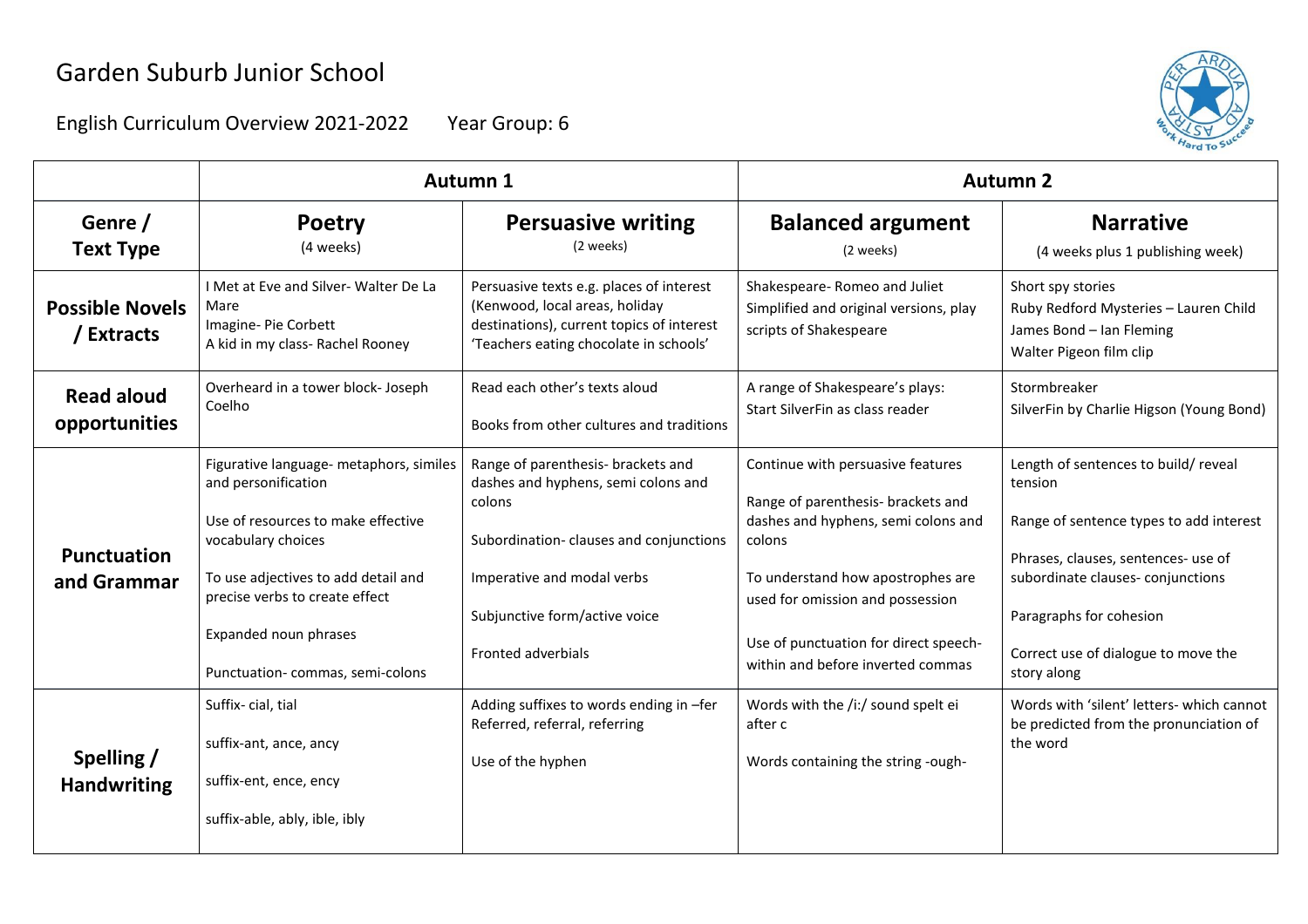

|                                      | Spring 1                                                                                                                                                                                                              |                                                                                                                                                | <b>Spring 2</b>                                                                                                                                                                                                                                                                                                |                                                                                                                                                  |
|--------------------------------------|-----------------------------------------------------------------------------------------------------------------------------------------------------------------------------------------------------------------------|------------------------------------------------------------------------------------------------------------------------------------------------|----------------------------------------------------------------------------------------------------------------------------------------------------------------------------------------------------------------------------------------------------------------------------------------------------------------|--------------------------------------------------------------------------------------------------------------------------------------------------|
| Genre /<br><b>Text Type</b>          | <b>Recounts-Diaries</b><br>(4 weeks)                                                                                                                                                                                  | <b>Recounts-Letters</b><br>(2 weeks)                                                                                                           | Non-chronological/information<br>texts<br>(4 weeks)                                                                                                                                                                                                                                                            | <b>Explanations</b><br>(2 weeks) due to SATs practice                                                                                            |
| Possible Novels /<br><b>Extracts</b> | Anne Frank's diary<br>Goodnight Mr Tom<br>Carrie's War                                                                                                                                                                | Goodnight Mr Tom<br>Carrie's War<br>Letter from Beryl                                                                                          | Biographies- (Judith kerr / Michelle<br>Marjorian)<br>Non-fiction texts: rationing recipes,<br>evacuation information, eye-witness<br>accounts, leaflets at RAF Museum                                                                                                                                         | Explanations of why or how something<br>happens linked to science this term<br>e.g. how blood circulates the body or<br>how a kaleidoscope works |
| <b>Read aloud</b><br>opportunities   | When Hitler Stole Pink Rabbit<br>Private Peaceful/ Goodnight Mr Tom                                                                                                                                                   | When Hitler Stole Pink Rabbit<br>Private Peaceful/ Goodnight Mr Tom                                                                            | When Hitler Stole Pink Rabbit<br><b>VLOG their instructions</b><br>Private Peaceful/ Goodnight Mr Tom                                                                                                                                                                                                          |                                                                                                                                                  |
| <b>Punctuation and</b><br>Grammar    | Nouns and expanded noun phrases<br>Tenses: present, past, future to<br>include<br>present perfect, past progressive<br>Verbs: infinitive and auxiliary verbs<br>modal and imperative<br>Adverbs and adverbial phrases | Range of sentence length to include<br>relative clauses and conjunctions<br>Use of commas<br>Use of semi-colons and colons<br>Subjunctive form | Paragraphing to group related ideas<br>Practice reading and grammar papers<br>for SATs<br>Headings/ subheadings<br>Use of technical vocabulary<br>Clauses to add detail - relative<br>clauses<br>Parenthesis-including hyphens<br>Use of passive voice<br>Superlatives / comparatives<br>Prefixes and suffixes |                                                                                                                                                  |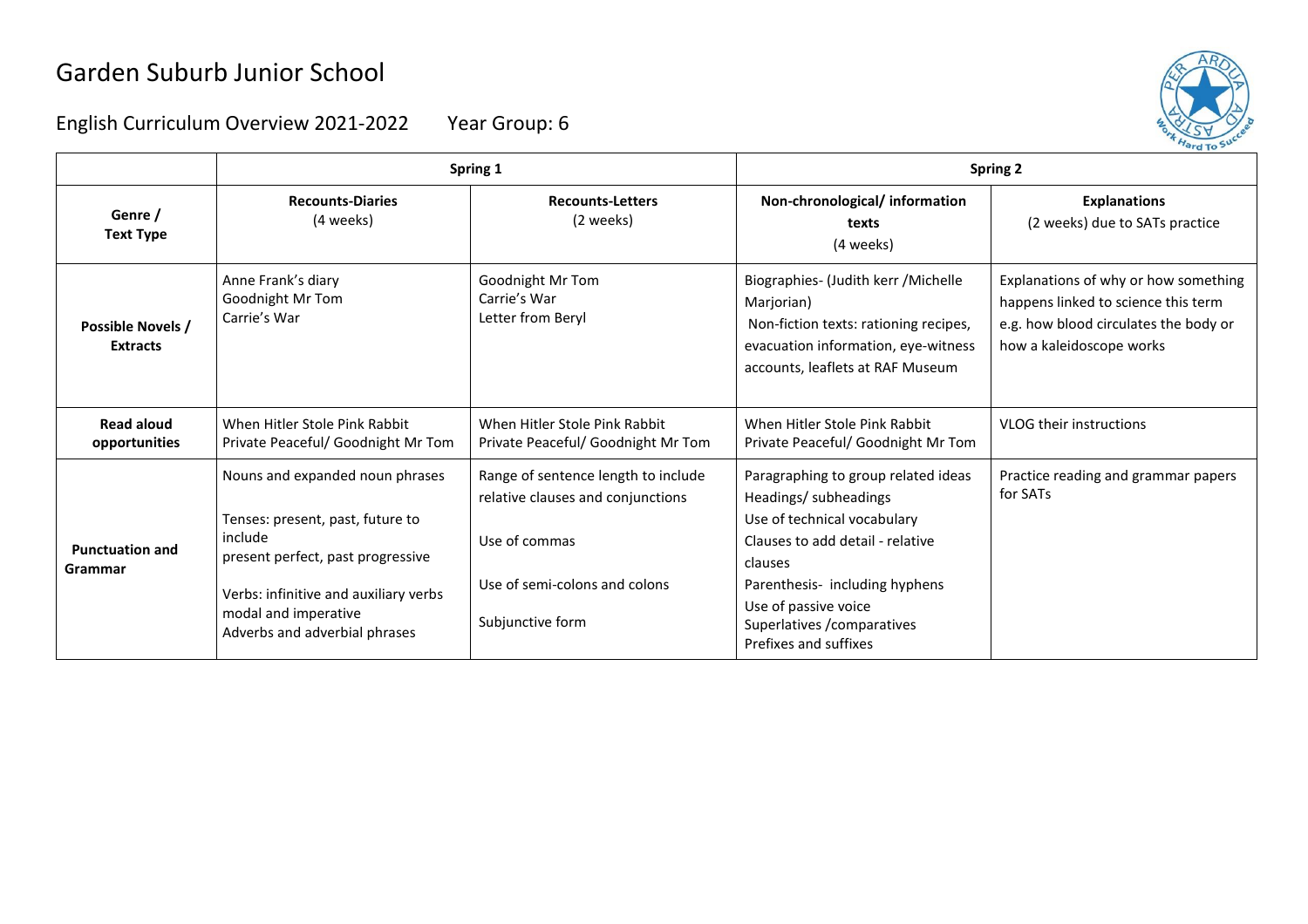

| Spelling           | Words from National Curriculum List | Words from National Curriculum List | SATs practice papers | SATs practice papers |
|--------------------|-------------------------------------|-------------------------------------|----------------------|----------------------|
| <b>Handwriting</b> | for years 5 and 6                   | for years 5 and 6                   |                      |                      |